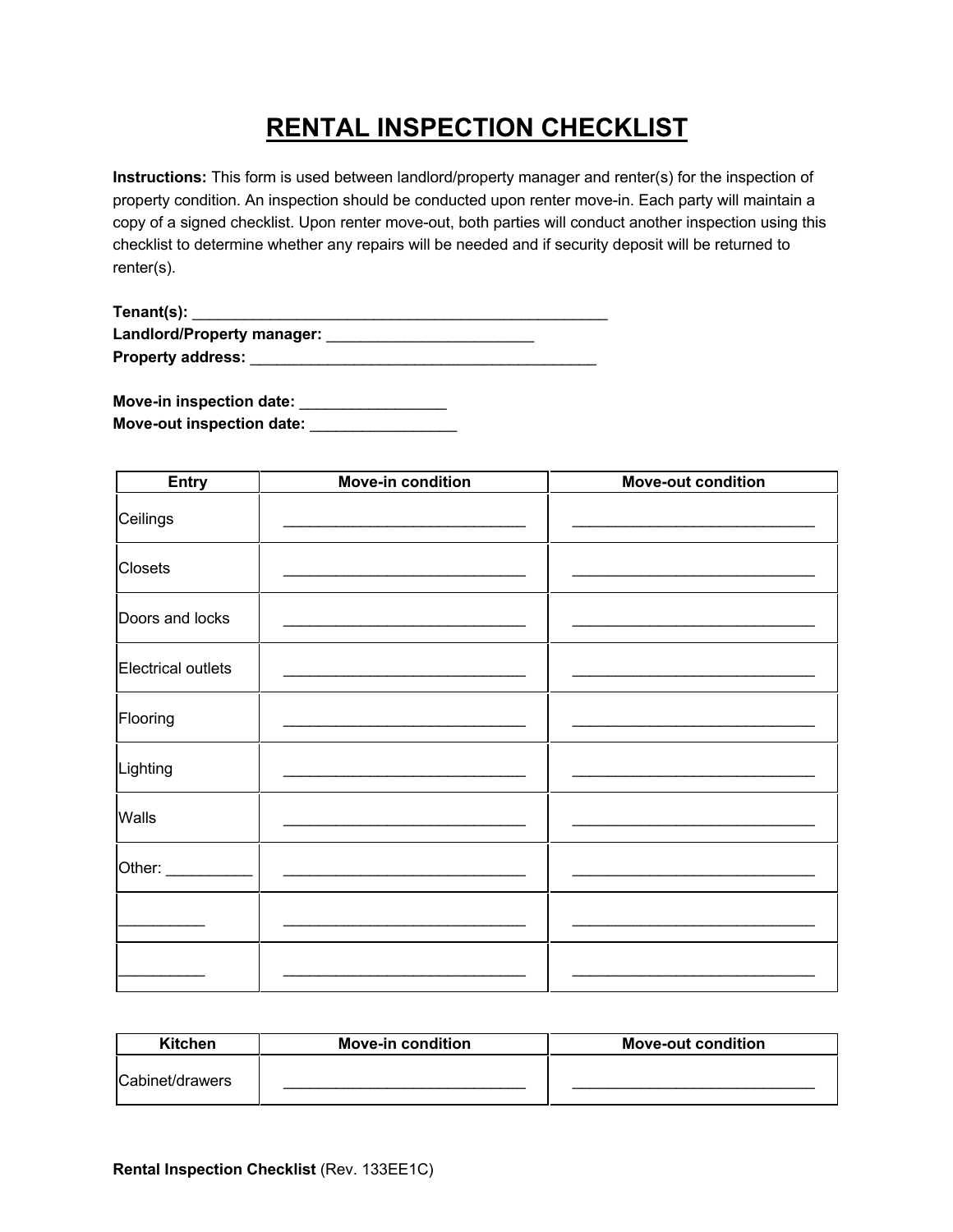| Ceilings           |  |
|--------------------|--|
| Counter surfaces   |  |
| Dishwasher         |  |
| Doors and locks    |  |
| Flooring           |  |
| Garbage disposal   |  |
| Lighting           |  |
| Microwave          |  |
| Refrigerator       |  |
| Sink and faucet    |  |
| Smoke detector     |  |
| Stove, oven, range |  |
| Walls              |  |
| Windows            |  |
| Other:             |  |
|                    |  |
|                    |  |

| Living room | <b>Move-in condition</b> | <b>Move-out condition</b> |
|-------------|--------------------------|---------------------------|
| Ceiling     |                          |                           |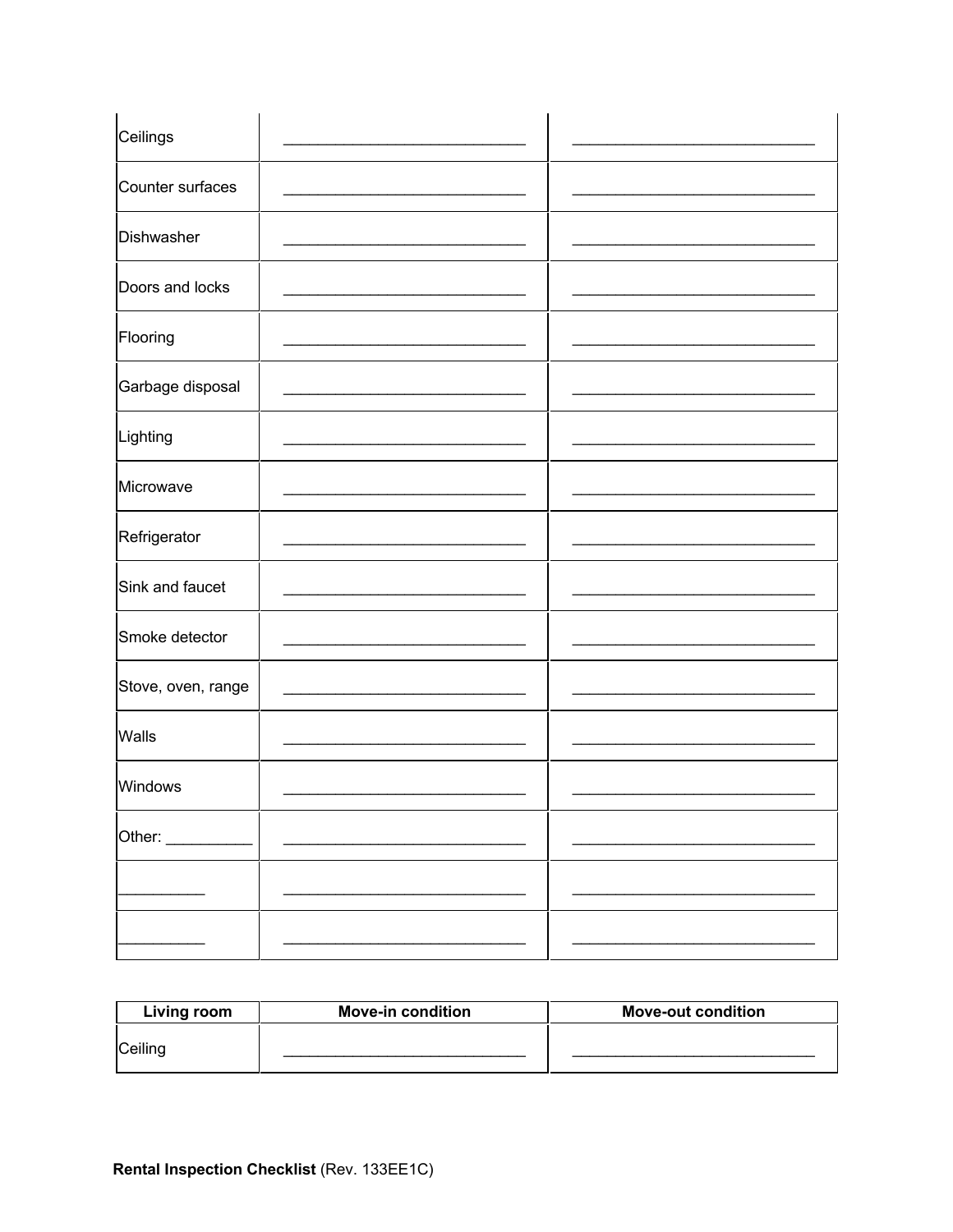| Curtains and blinds |  |
|---------------------|--|
| Doors and locks     |  |
| Electrical outlets  |  |
| Fireplace           |  |
| Flooring            |  |
| Furniture           |  |
| Lighting            |  |
| Smoke detector      |  |
| Walls               |  |
| Windows             |  |
| Other: ________     |  |
|                     |  |
|                     |  |

| <b>Dining room</b>        | <b>Move-in condition</b> | <b>Move-out condition</b> |
|---------------------------|--------------------------|---------------------------|
| Ceiling                   |                          |                           |
| <b>Electrical outlets</b> |                          |                           |
| Flooring                  |                          |                           |
| Lighting                  |                          |                           |
| Smoke detector            |                          |                           |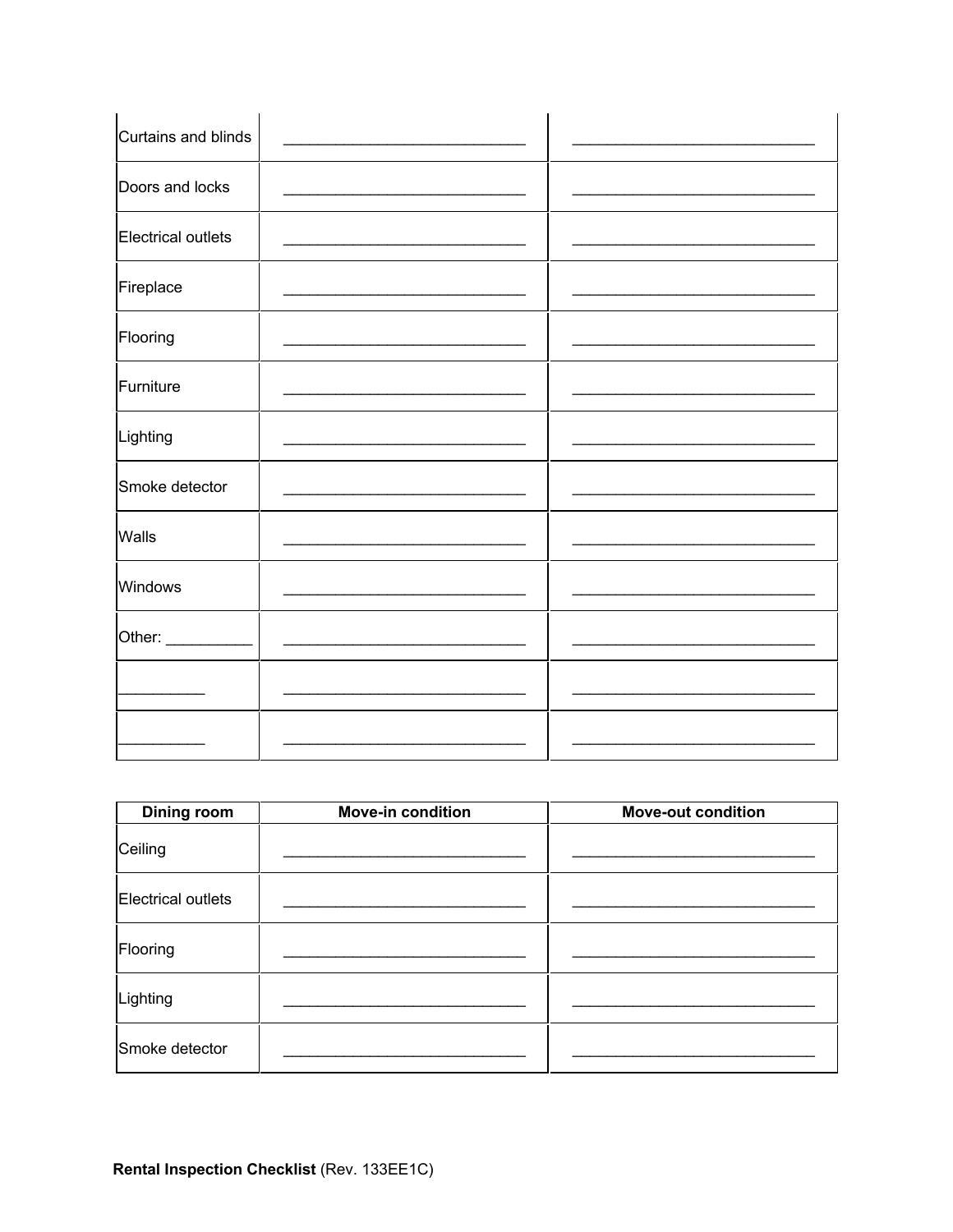| Walls   |  |
|---------|--|
| Windows |  |
| Other:  |  |
|         |  |
|         |  |

| <b>Bedroom 1</b>    | <b>Move-in condition</b> | <b>Move-out condition</b> |
|---------------------|--------------------------|---------------------------|
| Ceiling             |                          |                           |
| <b>Closets</b>      |                          |                           |
| Curtains and blinds |                          |                           |
| Doors and locks     |                          |                           |
| Electrical outlets  |                          |                           |
| Flooring            |                          |                           |
| Furniture           |                          |                           |
| Lighting            |                          |                           |
| <b>Mirrors</b>      |                          |                           |
| Smoke detector      |                          |                           |
| Walls               |                          |                           |
| Windows             |                          |                           |
| Other:              |                          |                           |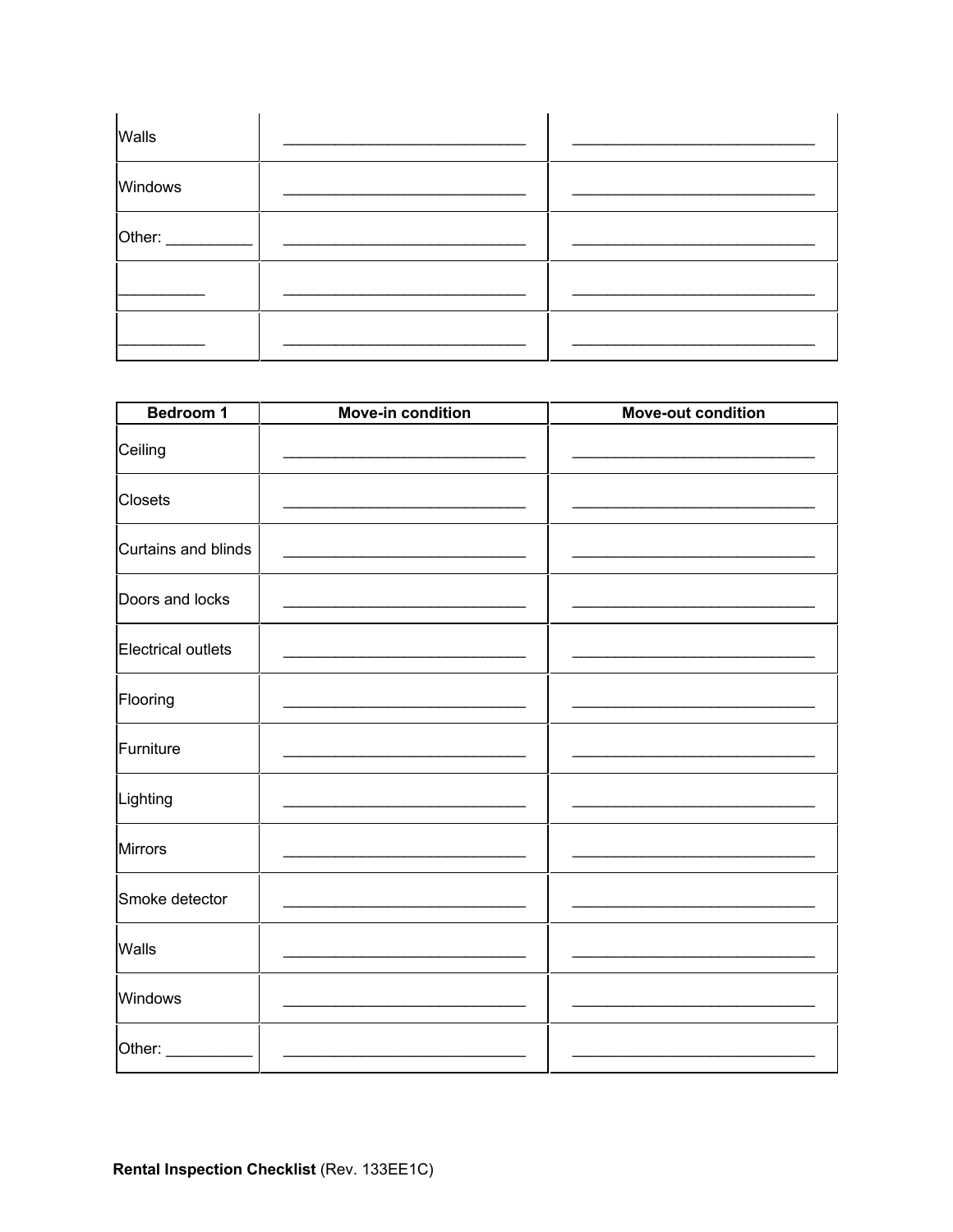| Bedroom <sub>2</sub> | <b>Move-in condition</b> | <b>Move-out condition</b> |
|----------------------|--------------------------|---------------------------|
| Ceiling              |                          |                           |
| <b>Closets</b>       |                          |                           |
| Curtains and blinds  |                          |                           |
| Doors and locks      |                          |                           |
| Electrical outlets   |                          |                           |
| Flooring             |                          |                           |
| Furniture            |                          |                           |
| Lighting             |                          |                           |
| <b>Mirrors</b>       |                          |                           |
| Smoke detector       |                          |                           |
| Walls                |                          |                           |
| Windows              |                          |                           |
| Other: _________     |                          |                           |
|                      |                          |                           |
|                      |                          |                           |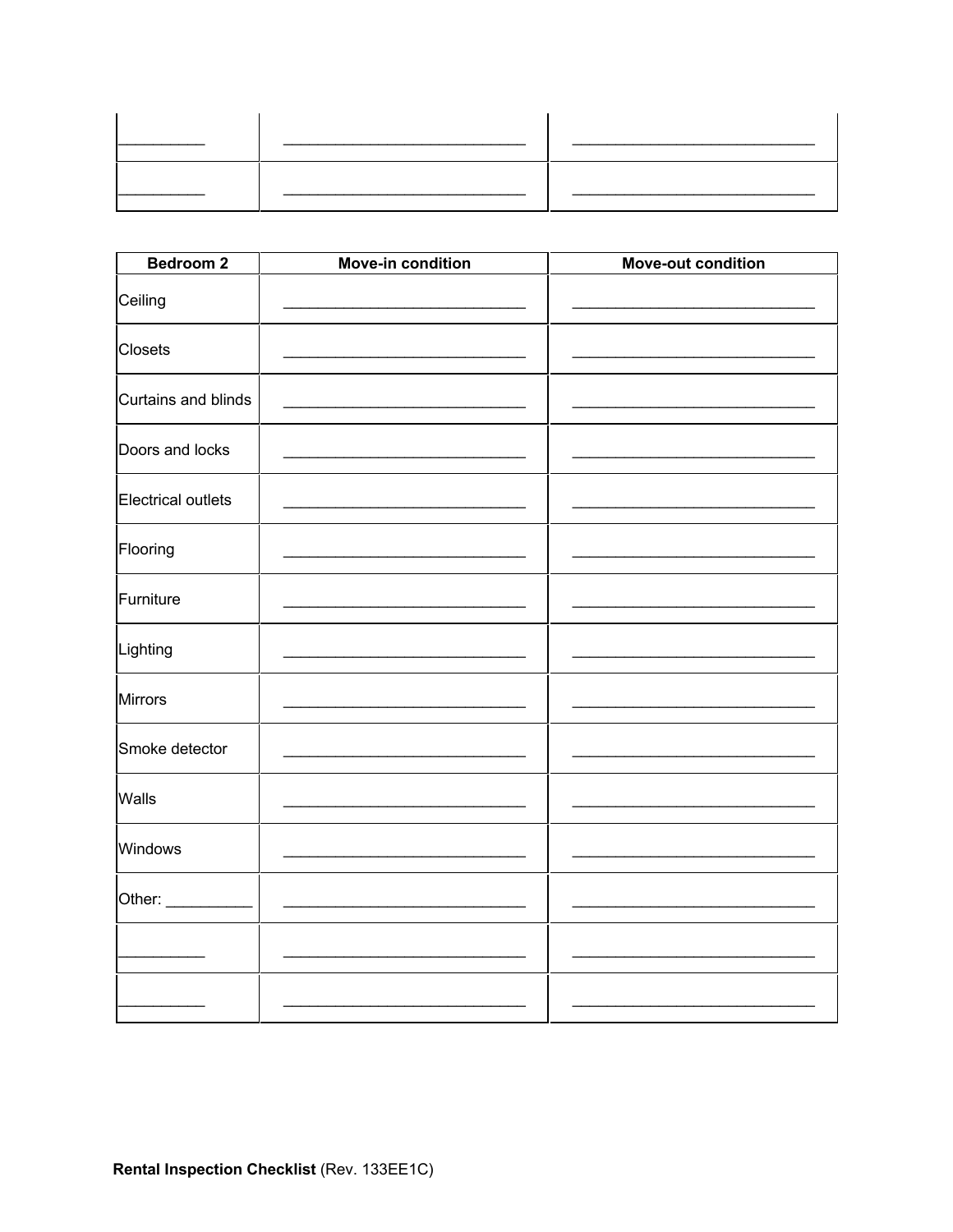| <b>Bathroom 1</b>     | <b>Move-in condition</b> | <b>Move-out condition</b> |
|-----------------------|--------------------------|---------------------------|
| Cabinets/drawers      |                          |                           |
| Ceiling               |                          |                           |
| Counter surfaces      |                          |                           |
| Doors and locks       |                          |                           |
| Electrical outlets    |                          |                           |
| Flooring              |                          |                           |
| Lighting              |                          |                           |
| <b>Mirrors</b>        |                          |                           |
| Shower and<br>bathtub |                          |                           |
| Sink and faucet       |                          |                           |
| Smoke detector        |                          |                           |
| Toilet and plumbing   |                          |                           |
| <b>Towel racks</b>    |                          |                           |
| Walls                 |                          |                           |
| Windows               |                          |                           |
| Other:                |                          |                           |
|                       |                          |                           |
|                       |                          |                           |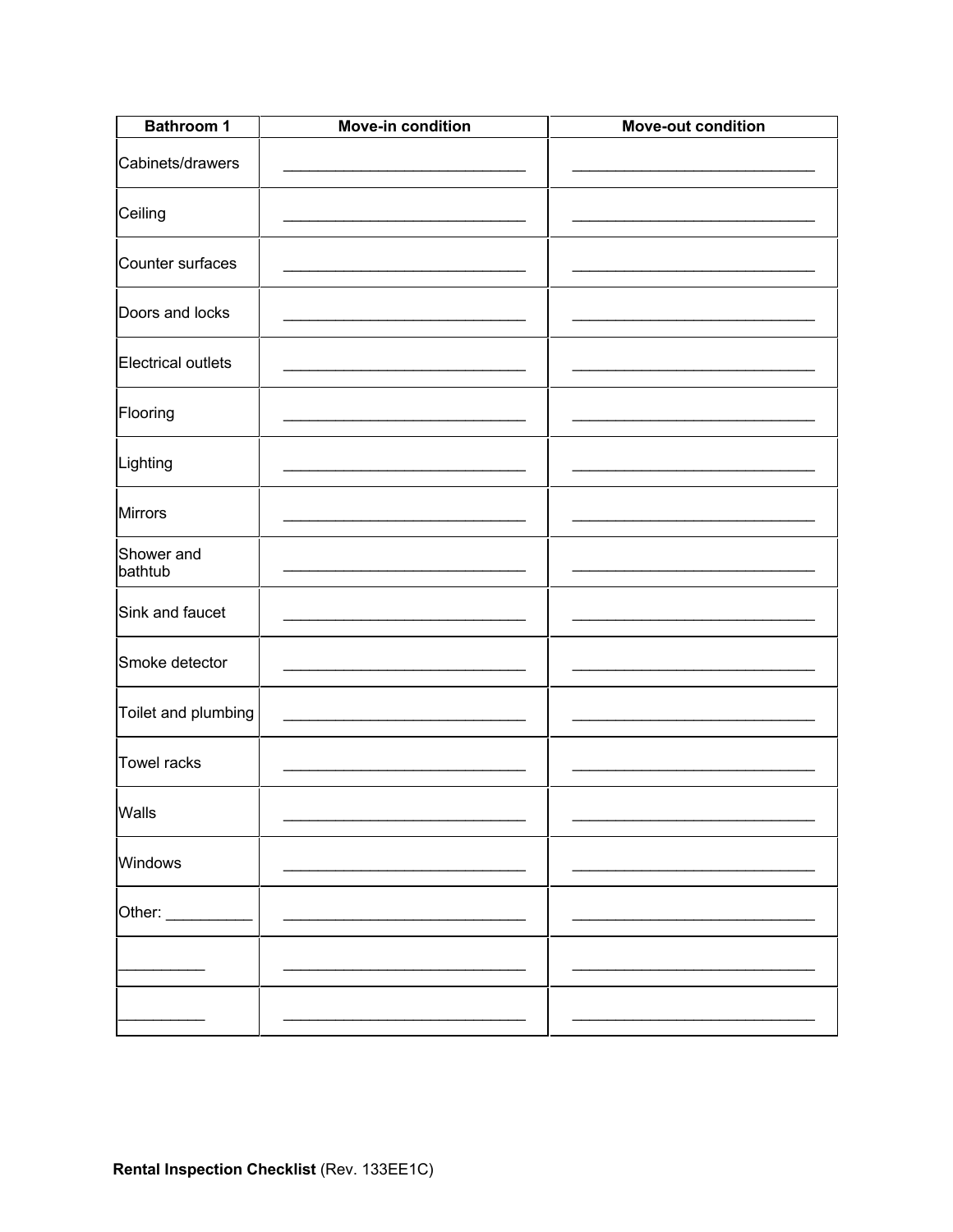| <b>Bathroom 2</b>     | Move-in condition | <b>Move-out condition</b> |
|-----------------------|-------------------|---------------------------|
| Cabinets/drawers      |                   |                           |
| Ceiling               |                   |                           |
| Counter surfaces      |                   |                           |
| Doors and locks       |                   |                           |
| Electrical outlets    |                   |                           |
| Flooring              |                   |                           |
| Lighting              |                   |                           |
| <b>Mirrors</b>        |                   |                           |
| Shower and<br>bathtub |                   |                           |
| Sink and faucet       |                   |                           |
| Smoke detector        |                   |                           |
| Toilet and plumbing   |                   |                           |
| <b>Towel racks</b>    |                   |                           |
| Walls                 |                   |                           |
| Windows               |                   |                           |
| Other:                |                   |                           |
|                       |                   |                           |
|                       |                   |                           |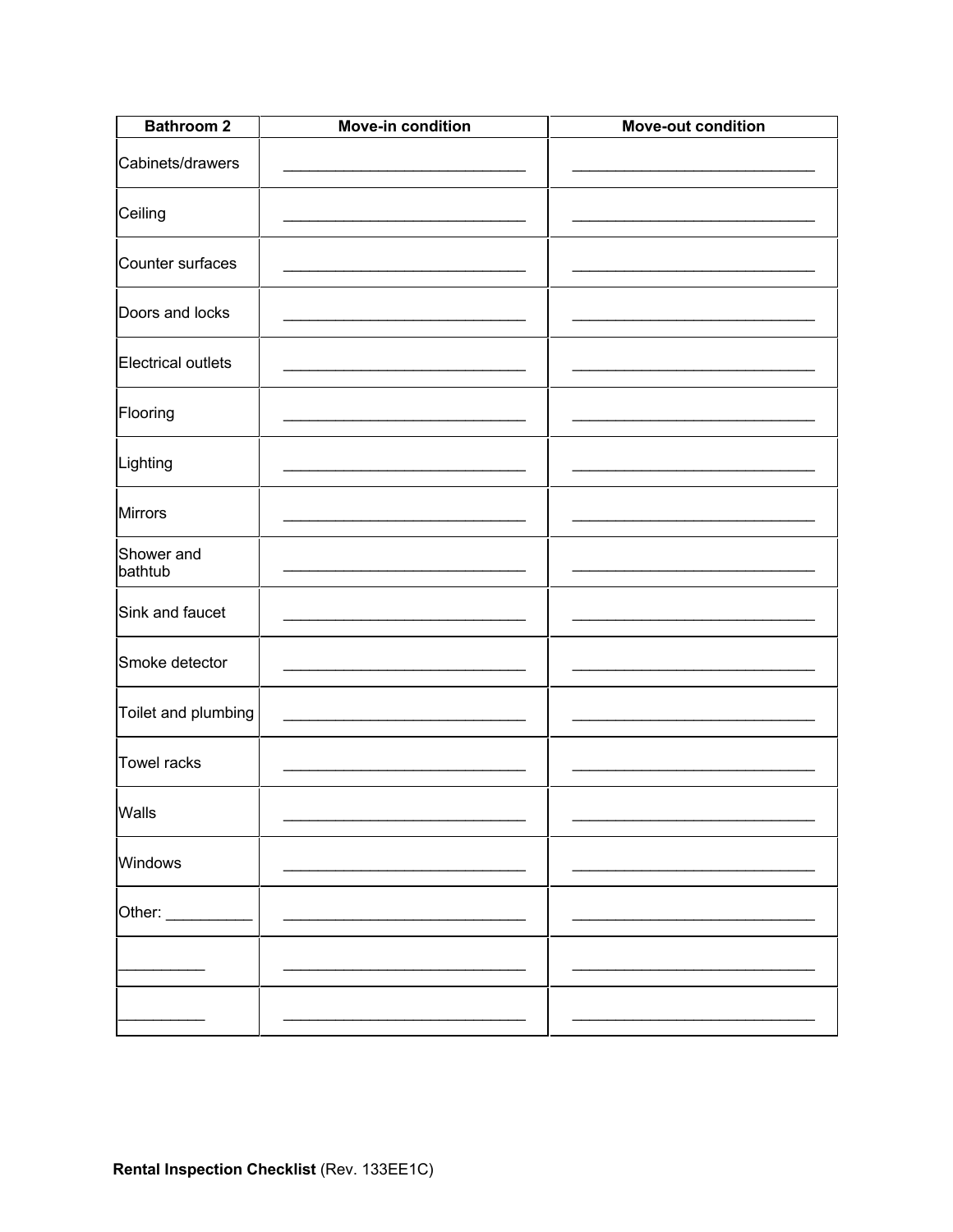| Garage             | <b>Move-in condition</b> | <b>Move-out condition</b> |
|--------------------|--------------------------|---------------------------|
| Electrical outlets |                          |                           |
| Garage door        |                          |                           |
| <b>Shelves</b>     |                          |                           |
| Smoke detector     |                          |                           |
| Walls              |                          |                           |
| Other: ___________ |                          |                           |
|                    |                          |                           |
|                    |                          |                           |

| <b>Miscellaneous</b>        | <b>Move-in condition</b> | <b>Move-out condition</b> |
|-----------------------------|--------------------------|---------------------------|
| <b>Attic</b>                |                          |                           |
| Basement                    |                          |                           |
| Deck, patio and<br>balcony  |                          |                           |
| Elevator                    |                          |                           |
| Fire extinguisher           |                          |                           |
| Garden / lawn /<br>backyard |                          |                           |
| Hallways                    |                          |                           |
| Parking area                |                          |                           |
| Smoke detectors             |                          |                           |
| <b>Stairs</b>               |                          |                           |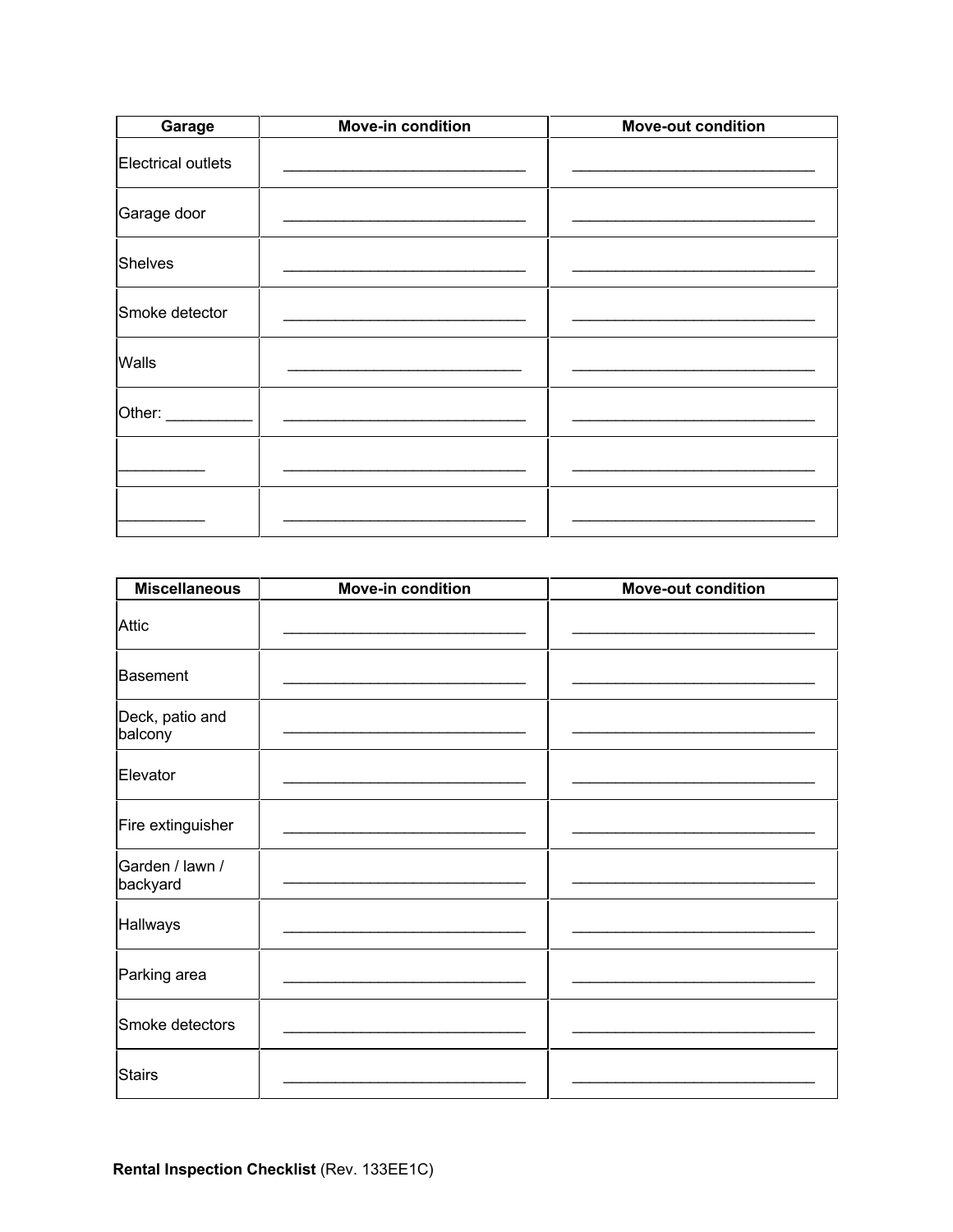| Storage |  |
|---------|--|
| Other:  |  |
|         |  |
|         |  |

| <b>Other Notes:</b> |  |  |  |
|---------------------|--|--|--|
|                     |  |  |  |
|                     |  |  |  |
|                     |  |  |  |
|                     |  |  |  |
|                     |  |  |  |
|                     |  |  |  |
|                     |  |  |  |
|                     |  |  |  |

## To be signed upon move-in inspection

| Date: <u>______________________________</u>          |
|------------------------------------------------------|
|                                                      |
|                                                      |
|                                                      |
|                                                      |
|                                                      |
|                                                      |
| Landlord/Property manager signature: _______________ |
|                                                      |
|                                                      |

Rental Inspection Checklist (Rev. 133EE1C)